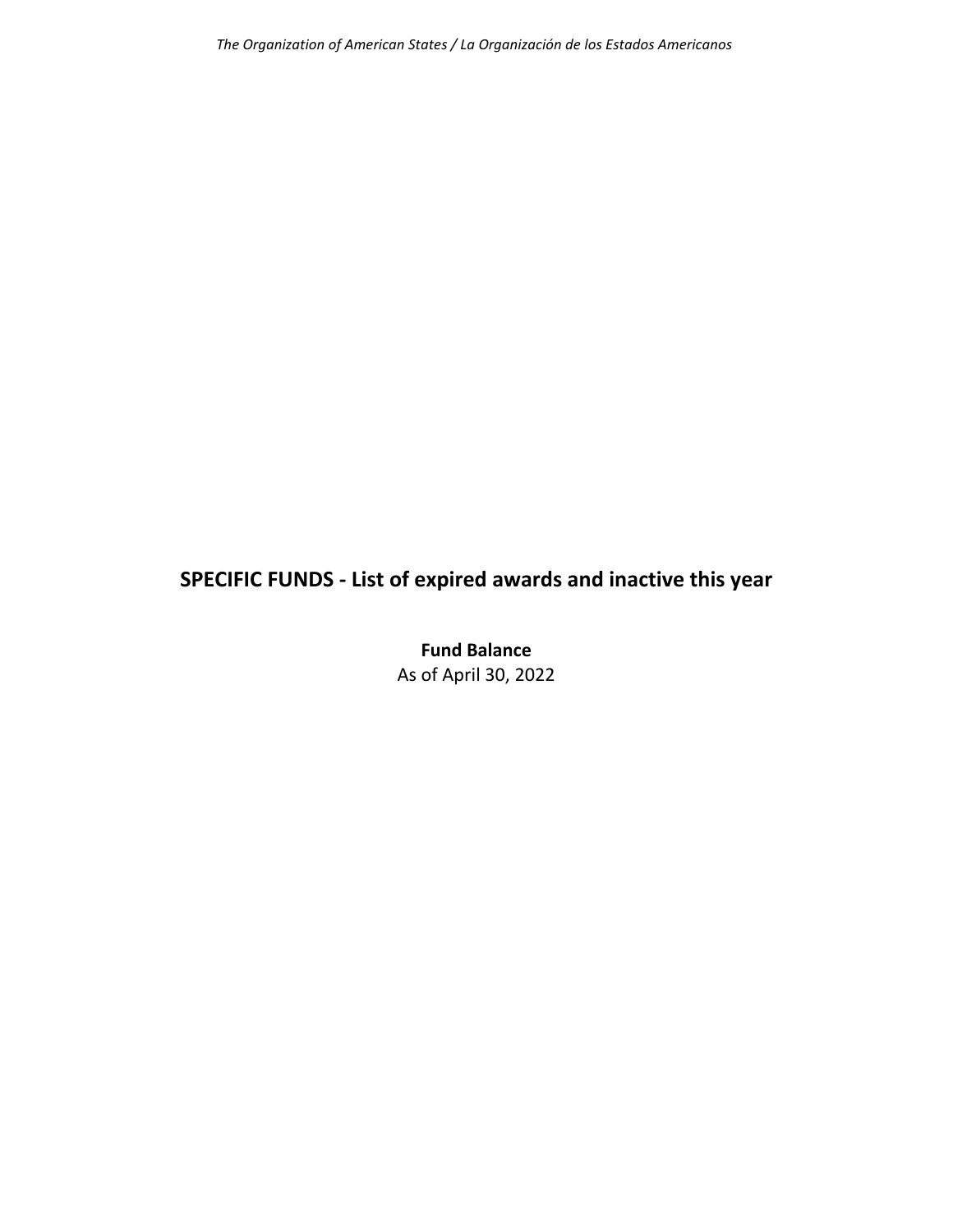### SPECIFIC FUNDS - List of expired awards and inactive this year (in USD) Fund Balance

| Donor / Expiration                        | Award            | Project             | Ch             | SP   | <b>Activity Name</b>                              | Fund Balance<br>Apr. 30, 2022 |
|-------------------------------------------|------------------|---------------------|----------------|------|---------------------------------------------------|-------------------------------|
| ARGENTINA                                 |                  |                     |                |      |                                                   |                               |
| August 31, 2019                           | ARGEN19/03       | CCD-ES/005          | 8              | 84G  | Ordinary Session Period                           | 18,990                        |
| December 31, 2020                         | ARGEN06/02       | SDU-ES/099          | 7              | 741  | IDB White Helmets                                 | 516                           |
|                                           | ARGEN06/02       | SID1703             | $\overline{7}$ | 741  | White Helmets Program 2017-2019                   | 1,067                         |
|                                           | ARGEN14/02       | ASG-CIM/038         | 3              | 34C  | Contributions to CIM                              | 8,000                         |
|                                           | ARGEN17/03       | ASG-FONDEM          | 99             | 999E | Inter-American Emergency Aid Fund (FONDEM)        | 5,401                         |
| December 31, 2021                         | ARGEN18/05       | FUND-PREV           | 8              | 84E  | Fund Prevention Violence & Crime                  | 8,203                         |
|                                           | ARGEN18/05       | SSD1801             | 6              | 64C  | Strength, Dem. Inst. MAE Nica                     | 7,500                         |
|                                           | ARGEN18/05       | UNP-FDS/001         | 99             |      | Other Unprogrammed Funds                          | 64,122                        |
| January 18, 2022                          | ARGEN21/01       | SEDI-MMFS/076       | $\overline{7}$ | 74F  | XXI I-A Mtg Ministers Labor                       | 1,725                         |
| <b>TOTAL ARGENTINA</b>                    |                  |                     |                |      |                                                   | 115,524                       |
| <b>BARBADOS</b>                           |                  |                     |                |      |                                                   |                               |
| December 31, 2019                         | BARBA19/01       | SEDI-MMFS/068       | $\overline{7}$ | 74F  | VIII Mtg. Min Culture                             | 15,212                        |
| <b>CANADA</b>                             |                  |                     |                |      |                                                   |                               |
| December 4, 2020                          | <b>IDRC19/01</b> | SHA1702             | 9              | 94B  | Strengthening Public Procurement System (RICG)    | 1,322                         |
| December 21, 2020                         | CADGPP17/01      | SMS1318             | 8              | 84E  | AICMA 2016 TO 2019                                | (4, 477)                      |
| December 31, 2020                         | CANAD19/04       | SG-OSG/025          | $\mathbf{1}$   | 14A  | SG Events                                         | (256)                         |
| February 26, 2021                         | CADFATD17/03     | SMS1505             | 8              | 84D  | Cybersecurity and Cybercrime                      | 15,665                        |
| May 12, 2021                              | CANAD21/01       | SDI-DIR/001         | 5              | 54B  | Office Dept. of Social Inclusion SEDI             | (3,645)                       |
| May 21, 2021                              | CADFATD16/02     | SSD1602             | 6              | 64D  | MACCIH 1St PHASE                                  | 2,439                         |
| <b>TOTAL CANADA</b>                       |                  |                     |                |      |                                                   | 11,047                        |
| <b>CHINA</b>                              |                  |                     |                |      |                                                   |                               |
| August 31, 2019                           | CHINA16/05       | SAR1604             | 5              | 54B  | Community Program - Nutrition                     | 42                            |
| December 31, 2020                         | CHINA16/02       | SAR1603             | 5              | 54B  | Inter-American System of Education                | 80                            |
|                                           | CHINA17/01       | ODMR1601            | $\overline{4}$ | 44A  | Organizational Development                        | 339                           |
| June 1, 2021                              | CHINA18/03       | SAR1804             | 5              | 54B  | <b>CR-NIC Migr/Refugees</b>                       | 5,438                         |
| December 31, 2021                         | CHINA18/06       | SCODMR-DPE/009      | 11             | 114E | OAS Strategic Plan                                | 1,312                         |
| <b>TOTAL CHINA</b>                        |                  |                     |                |      |                                                   | 7,211                         |
|                                           |                  |                     |                |      |                                                   |                               |
| <b>CIVIL ASSOCIATION GURISES UNIDOS</b>   |                  |                     |                |      |                                                   |                               |
| December 31, 2021                         | ACGU20/01        | ASG-IACI/026        | 3              | 34D  | Basic Patrimonial Subfund                         | 6,090                         |
| <b>COLOMBIA</b>                           |                  |                     |                |      |                                                   |                               |
| September 30, 2019                        | COLOM19/02       | DCMM-GACOL19/001    | $\overline{2}$ | 24E  | General Assembly 2019 Colombia                    | 8,037                         |
| February 3, 2020                          | COLOM15/07       | LEG-MTGS/001        | $\overline{2}$ | 24D  | <b>REMJA X Work Group Meeting</b>                 | 3,727                         |
|                                           | COLOM15/07       | MOCMFA01/2019       | $\overline{2}$ | 24F  | Meeting of Consultation 2019                      | 147                           |
| December 31, 2021                         | COLOM07/04       | DCMM-COL-VZCRISIS20 | $\overline{2}$ | 24D  | <b>VEN Multi Crisis</b>                           | 258                           |
|                                           | COLOM07/04       | OCM-UNP/021         | $\overline{2}$ | 24D  | III Experts on Mutual Assistance Criminal Matters | 6,292                         |
| <b>TOTAL COLOMBIA</b>                     |                  |                     |                |      |                                                   | 18,461                        |
| <b>DOMINICAN REPUBLIC</b>                 |                  |                     |                |      |                                                   |                               |
| October 1, 2021                           | DOMRP20/01       | SMS-PPC/001         | 8              | 84F  | Prison Policy Meetings                            | 32,584                        |
| December 31, 2021                         | DOMRP21/02       | ASG-CIM/038         | 3              | 34C  | Contributions to CIM                              | 295                           |
| <b>TOTAL DOMINICAN REPUBLIC</b>           |                  |                     |                |      |                                                   | 32,880                        |
| <b>ECLAC</b>                              |                  |                     |                |      |                                                   |                               |
| December 31, 2020                         | ECLAC18/01       | SPA1516             | 9              | 94B  | OAS Government School                             | (2, 772)                      |
| <b>ECUADOR</b>                            |                  |                     |                |      |                                                   |                               |
| December 31, 2019                         | ECUAD19/04       | CDH1708             | 3              | 34B  | Obj 3. Defense and Prot. Capab.                   | 6,650                         |
| May 31, 2020                              | ECUAD19/01       | SMS1504             | 8              | 84E  | Network Professional Police                       | 17,583                        |
| December 31, 2020                         | ECUAD16/02       | SEDI-EC/015         | $\overline{7}$ | 74D  | Teacher Education for the XXI Century             | 2,083                         |
|                                           |                  |                     | 8              | 84F  |                                                   |                               |
| December 31, 2021<br><b>TOTAL ECUADOR</b> | ECUAD19/02       | SMS-MISPA           |                |      | <b>MISPA Meetings</b>                             | 380<br>26,696                 |
|                                           |                  |                     |                |      |                                                   |                               |
| <b>EL SALVADOR</b><br>October 14, 2021    |                  |                     |                |      |                                                   |                               |
|                                           | ELSAL19/01       | PRE-CICIES          | 6              | 64D  | Advanced Mission of CICIES                        | 1,165                         |
| <b>TOTAL EL SALVADOR</b>                  | ELSAL19/01       | PRE-CICIES1         | 6              | 64A  | Advanced Mission of CICIES                        | 2,572<br>3,737                |
|                                           |                  |                     |                |      |                                                   |                               |
| <b>EUROPEAN UNION</b><br>June 7, 2019     | EEC16/02         | SSD1602             | 6              | 64D  | MACCIH 1St PHASE                                  | (9,606)                       |
| August 20, 2021                           | EEC17/03         | SSD1602             | 6              | 64D  | MACCIH 1St PHASE                                  | 5,319                         |
| TOTAL EUROPEAN UNION                      |                  |                     |                |      |                                                   | (4, 287)                      |
|                                           |                  |                     |                |      |                                                   |                               |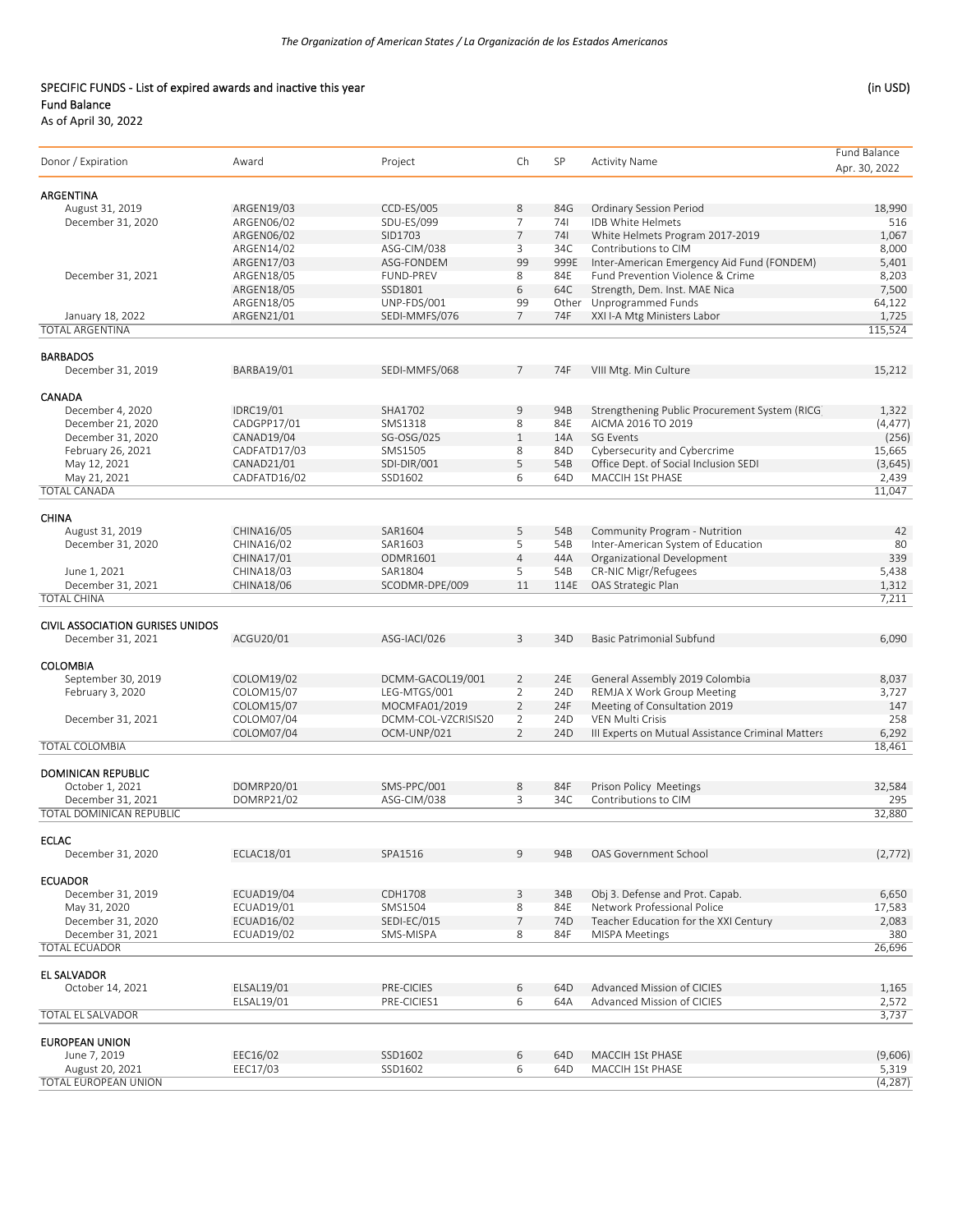### SPECIFIC FUNDS - List of expired awards and inactive this year (in USD) Fund Balance

| Donor / Expiration                  | Award                           | Project                      | Ch                  | SP              | <b>Activity Name</b>                                 | Fund Balance<br>Apr. 30, 2022 |
|-------------------------------------|---------------------------------|------------------------------|---------------------|-----------------|------------------------------------------------------|-------------------------------|
| <b>FLACSO URUGUAY</b>               |                                 |                              |                     |                 |                                                      |                               |
| January 3, 2022                     | FLACSO20/01                     | ASG-IACI/026                 | 3                   | 34D             | Basic Patrimonial Subfund                            | 13,077                        |
|                                     |                                 |                              |                     |                 |                                                      |                               |
| <b>FRANCE</b><br>March 8, 2019      | <b>FRANC15/01</b>               | SP-IACHR/0043                | 3                   | 34B             | Program 4 - 4.3 Afro-Descendents                     | 172                           |
| April 15, 2021                      | <b>FRANC20/05</b>               | SCODMR-DEIR/001              | 4                   | 44E             | <b>SCODMR External Funding</b>                       | 4,097                         |
| January 18, 2022                    | <b>FRANC19/02</b>               | SSDEOM2008                   | 6                   | 64C             | EOM 2020 Brazil                                      | 25                            |
|                                     | <b>FRANC19/02</b>               | SSDEOM2101                   | 6                   | 64C             | EOM 2021 Ecuador                                     | 4,994                         |
| <b>TOTAL FRANCE</b>                 |                                 |                              |                     |                 |                                                      | 9,288                         |
|                                     |                                 |                              |                     |                 |                                                      |                               |
| <b>GERMANY</b><br>April 22, 2021    | GERMA19/04                      | Basket Fund-SSD1602          | 6                   | 64D             | MACCIH Basket Fund                                   | 394                           |
| January 10, 2022                    | GIZ19/01                        | SPA1213                      | 6                   | 64D             | POA 2012 MAPP-OEA Basket Fund                        | 241                           |
| <b>TOTAL GERMANY</b>                |                                 |                              |                     |                 |                                                      | 635                           |
|                                     |                                 |                              |                     |                 |                                                      |                               |
| <b>HONDURAS</b>                     |                                 |                              |                     |                 |                                                      |                               |
| December 31, 2019                   | HONDU17/03                      | SMS-DPS/006                  | 8                   | 84F             | DPS-Meetings                                         | 1,269                         |
|                                     |                                 |                              |                     |                 |                                                      |                               |
| HORIZONTE CIUDADANO FOUNDATION      |                                 |                              |                     |                 |                                                      |                               |
| December 31, 2020                   | <b>FUNHC19/01</b>               | ASG-IACI/026                 | 3                   | 34D             | Basic Patrimonial Subfund                            | 19,884                        |
|                                     |                                 |                              |                     |                 |                                                      |                               |
| <b>ITALY</b><br>November 6, 2020    | <b>ITALY17/04</b>               | Basket Fund-SSD1602          | 6                   | 64D             | <b>MACCIH Basket Fund</b>                            | 2,248                         |
|                                     |                                 |                              |                     |                 |                                                      |                               |
| <b>KOREA</b>                        |                                 |                              |                     |                 |                                                      |                               |
| December 31, 2021                   | KOREA20/01                      | OSG1801                      | 1                   | 14A             | Venezuela Crisis                                     | 2,600                         |
|                                     |                                 |                              |                     |                 |                                                      |                               |
| <b>MEXICO</b>                       |                                 |                              |                     |                 |                                                      |                               |
| March 31, 2015                      | MEXIC14/10                      | CIM1401                      | 3                   | 34C             | Justice Administration Gender Perspective            | 11,020                        |
| April 25, 2016                      | MEXIC14/12                      | SID1401                      | $\overline{7}$      | 741             | Strengthening Environmental Legislation in Mexid     | 1,902                         |
| December 31, 2016                   | <b>MEXIC15/09</b>               | SEDI-DSDE/021-1              | 7                   | 74 <sub>D</sub> | Plan & Monitor of XVIII CIMT                         | 2,065                         |
|                                     | <b>MEXIC15/09</b>               | SEDI-MMFS/048                | $\overline{7}$      | 74F             | XIX I-A Conf. Miniters of Labor                      | 6,239                         |
| May 24, 2017                        | MEX02/913                       | SEDI-ST/002                  | 7                   | 74C             | 2008 S & T Ministerial Meetings Project              | 5,904                         |
| September 15, 2018                  | <b>MEXIC18/03</b>               | SEDI-MMFS/064                | $\overline{7}$      | 74F             | XI Regular Meeting of the CIP                        | 26                            |
| December 31, 2018                   | <b>MEXIC16/02</b>               | SID1217-2140                 | $\overline{7}$      | 74C             | Inter-American Collaborative Networks                | 726                           |
|                                     | MEXIC16/03                      | SEDI-ST/002                  | $\overline{7}$<br>5 | 74C             | 2008 S & T Ministerial Meetings Project              | 10,015                        |
| December 31, 2020                   | MEXIC17/10<br><b>MEXIC17/07</b> | SEDI-DSDE/014<br>ASG-CIM/038 | 3                   | 54B<br>34C      | Voluntary Fund<br>Contributions to CIM               | 120<br>6,785                  |
|                                     | MEXIC19/02                      | SARE-DSI-VISIT               | 5                   | 54B             | SARE-DSI-Visit                                       | 3,568                         |
|                                     | MEXIC19/02                      | UNP-MEX-001                  | 99                  |                 | Other Mexico-Integral Dev. Plan (Pre-ICR)            | 414,847                       |
|                                     | <b>MEXIC19/02</b>               | UNP-MEX-002                  | 99                  |                 | Other Int.Dev.Plan (Post-ICR 11%)                    | 404,201                       |
|                                     | <b>MEXIC19/02</b>               | UNP-MEX-003                  | 99                  |                 | Other Int.Dev.Plan (Post-ICR 13%)                    | 68,330                        |
| <b>TOTAL MEXICO</b>                 |                                 |                              |                     |                 |                                                      | 935,748                       |
|                                     |                                 |                              |                     |                 |                                                      |                               |
| NETHERLANDS                         |                                 |                              |                     |                 |                                                      |                               |
| December 31, 2021                   | <b>NETHE20/01</b>               | CDH1707                      | 3                   | 34B             | Obj 6 - Recommendations IACHR                        | 4,537                         |
| PAN AMERICAN DEVELOPMENT FOUNDATION |                                 |                              |                     |                 |                                                      |                               |
| February 26, 2022                   | PADF21/02                       | SID2001                      | 7                   | 74C             | ACE Phase II                                         | (127,096)                     |
|                                     |                                 |                              |                     |                 |                                                      |                               |
| PANAMA                              |                                 |                              |                     |                 |                                                      |                               |
| September 30, 2019                  | PANAM18/09                      | ASG-CIM/038                  | 3                   | 34C             | Contributions to CIM                                 | (63)                          |
| December 31, 2020                   | PANAM09/02                      | OJF-Court                    | 99                  | 999E            | Oliver Jackman Fund - Court                          | 3,464                         |
| <b>TOTAL PANAMA</b>                 |                                 |                              |                     |                 |                                                      | 3,401                         |
|                                     |                                 |                              |                     |                 |                                                      |                               |
| <b>SPAIN</b><br>January 8, 2019     |                                 |                              |                     | 94B             | Develop cybersec capabil e-gov                       | 738                           |
| March 5, 2020                       | SPAIN18/01<br>SPAIN19/01        | SMS1505-SHA                  | 9<br>8              | 84D             | Cybersecurity and Cybercrime                         |                               |
| August 11, 2020                     | ISBAL19/02                      | SMS1505<br>CDH1708           | 3                   | 34B             | Obj 3. Defense and Prot. Capab.                      | 4,273<br>116                  |
| August 26, 2020                     | SAECI18/02                      | SSD1801                      | 6                   | 64C             | Strength, Dem. Inst. MAE Nica                        | 232,498                       |
|                                     | SAECI18/02                      | UNP-FDS/001                  | 99                  |                 | Other Unprogrammed Funds                             | 139,392                       |
| <b>TOTAL SPAIN</b>                  |                                 |                              |                     |                 |                                                      | 377,017                       |
|                                     |                                 |                              |                     |                 |                                                      |                               |
| SWITZERLAND                         |                                 |                              |                     |                 |                                                      |                               |
| June 30, 2019<br>October 31, 2019   | SWITZ18/01<br>SWITZ17/05        | SSDEOM1805<br>CDH1803        | 6<br>3              | 64C<br>34B      | EOM 2018 Colombia<br>Freedom of Expression 2018-2021 | 4,679<br>(25)                 |
| September 30, 2021                  | SWITZ17/02                      | Basket Fund-SSD1602          | 6                   | 64D             | MACCIH Basket Fund                                   | (1,509)                       |
| TOTAL SWITZERLAND                   |                                 |                              |                     |                 |                                                      | 3,145                         |
|                                     |                                 |                              |                     |                 |                                                      |                               |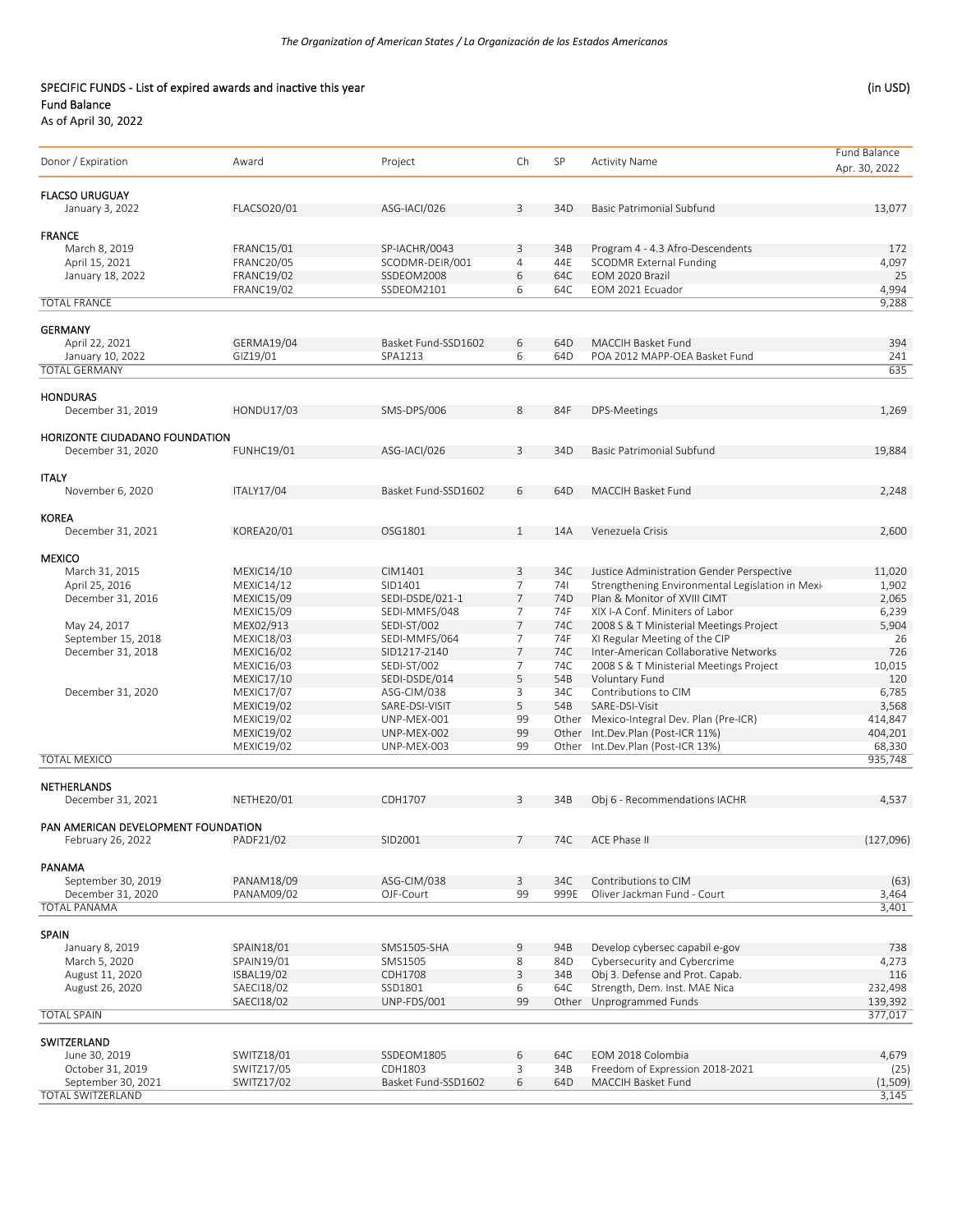### SPECIFIC FUNDS - List of expired awards and inactive this year (in USD) Fund Balance

| Donor / Expiration                          | Award             | Project           | Ch                       | SP              | <b>Activity Name</b>                              | Fund Balance<br>Apr. 30, 2022 |
|---------------------------------------------|-------------------|-------------------|--------------------------|-----------------|---------------------------------------------------|-------------------------------|
|                                             |                   |                   |                          |                 |                                                   |                               |
| TRUST FOR THE AMERICAS<br>December 31, 2020 | MULTI18/01        | OGSMS-BH/002      | $\overline{2}$           | 24C             | Cost Sharing Space Bahamas                        | 1,314                         |
|                                             | MULTI18/01        | OGSMS-BZ/002      | $\overline{2}$           | 24C             | Cost Sharing Space Belize                         | 234                           |
| TOTAL TRUST FOR THE AMERICAS                |                   |                   |                          |                 |                                                   | 1,547                         |
|                                             |                   |                   |                          |                 |                                                   |                               |
| <b>UNITED KINGDOM</b>                       |                   |                   |                          |                 |                                                   |                               |
| January 14, 2021                            | <b>UNKNG18/07</b> | SMS1505           | 8                        | 84D             | Cybersecurity and Cybercrime                      | 1,931                         |
| June 16, 2021                               | <b>UNKNG18/08</b> | SMS1505           | 8                        | 84D             | Cybersecurity and Cybercrime                      | (85, 827)                     |
| TOTAL UNITED KINGDOM                        |                   |                   |                          |                 |                                                   | (83, 895)                     |
| <b>UNITED NATIONS</b>                       |                   |                   |                          |                 |                                                   |                               |
| December 31, 2020                           | CITES-UNEP15/01   | SID1207-3220      | $\overline{7}$           | 741             | Capacity Building Sustainable Use                 | (186)                         |
| <b>UNITED STATES</b>                        |                   |                   |                          |                 |                                                   |                               |
| December 31, 2003                           | USDEP99/26        | <b>UPD-SP/002</b> | 6                        | 64C             | Strengthening Democracy in Cuba                   | 50,000                        |
| December 31, 2008                           | <b>USINL07/08</b> | PS-OCGS/008       | 8                        | 84E             | HNP-Technical Advisor                             | 6,964                         |
| February 7, 2011                            | USDOS06/02        | LEG-DLC/011       | 10                       | 104E            | Imp. I-A Convention Against Corruption            | (29, 207)                     |
| May 10, 2016                                | USINL15/04        | PACAM/001         | 8                        | 84E             | Firearms & Ammunition Control                     | 4,926                         |
| July 10, 2017                               | USOAS15/10        | SID1408           | $\overline{7}$           | 741             | Clean Energy Altern. & Climate Mitigation Strates | 78                            |
| September 30, 2018                          | USOAS16/02        | SEDI-UNP/015      | $\overline{\phantom{a}}$ | 74C             | Small Business Development Centres CARICOM II     | 273                           |
| May 7, 2019                                 | <b>USINL07/06</b> | SMS-DPP/001       | 8                        | 84A             | Multidimensional Security & Political Program     | 1,136                         |
| June 25, 2019                               | <b>USINL01/07</b> | CCD-ES/007        | 8                        | 84G             | General Fund                                      | 1,187                         |
|                                             | USINL09/06        | CCD-ES/007        | 8                        | 84G             | General Fund                                      | 3,447                         |
| November 23, 2019                           | <b>USINL04/04</b> | CCD-ES/DIST       | 8                        | 84G             | CICAD - Undistributed Funds                       | 83                            |
| November 25, 2020                           | USINL17/07        | SMS1711           | 8                        | 84H             | Prog Against Transnational Organized Crime        | 2,635                         |
|                                             | USINL18/05        | SMS1114           | 8                        | 84H             | Money Laundering Program                          | 8,836                         |
| December 31, 2020                           | USAID17/01        | SAR1703           | 6                        | 64D             | PIFJ - Central America                            | 79                            |
|                                             | USINL17/04        | SMS1114           | 8                        | 84H             | Money Laundering Program                          | 19,842                        |
|                                             | <b>USOAS15/04</b> | SDI-ELS/001       | $\overline{7}$           | 74 <sub>D</sub> | Labor Bilateral Cooperation                       | 8,766                         |
| February 19, 2021                           | <b>USOAS17/07</b> | SEDI-UNP/020      | $\overline{7}$           | 741             | ECPA Clearinghouse - Phase V                      | 3,465                         |
|                                             | <b>USOAS17/07</b> | SID1702           | $\overline{7}$           | 741             | ECPA Phase V (2017-2020)                          | 101,474                       |
| June 11, 2021                               | USOAS17/09        | SEDI-UNP/021      | $\overline{7}$           | 74C             | Americas Competence Exchange ACE - Hold           | 423,969                       |
| July 31, 2021                               | USINL06/06        | SMS1709           | 8                        | 84G             | Streng Tec Capac NHS/NDC/Uni                      | 45                            |
|                                             | <b>USINL08/09</b> | CCD-ES/DIST       | 8                        | 84G             | CICAD - Undistributed Funds                       | 27                            |
|                                             | USINL09/03        | SMS1709           | 8                        | 84G             | Streng Tec Capac NHS/NDC/Uni                      | 81                            |
|                                             | USINL12/08        | SMS1709           | 8                        | 84G             | Streng Tec Capac NHS/NDC/Uni                      | 21                            |
|                                             | USINL14/02        | SMS1709           | 8                        | 84G             | Streng Tec Capac NHS/NDC/Uni                      | $\overline{4}$                |
| December 31, 2021                           | <b>USINL05/06</b> | CCD-ES/007        | 8                        | 84G             | General Fund                                      | 5                             |
|                                             | USINL09/09        | CCD-ES/001        | 8                        | 84G             | MEM - Drafting of Hemispheric Evaluation Repor    | 200                           |
| January 14, 2022                            | USOAS18/10        | SEDI-UNP/023      | $\overline{7}$           | 74C             | SBDC in CARICOM Phase III - Hold                  | 3,438                         |
| January 18, 2022                            | USINL17/08        | SMS1411           | 8                        | 84G             | Courts Drug-related Offenses                      | 140                           |
| <b>TOTAL UNITED STATES</b>                  |                   |                   |                          |                 |                                                   | 611,913                       |
|                                             |                   |                   |                          |                 |                                                   |                               |
| <b>URUGUAY</b><br>December 31, 2020         | <b>URUGU04/01</b> | ASG-IACI/026      | 3                        | 34D             | <b>Basic Patrimonial Subfund</b>                  | 1,351                         |
|                                             |                   |                   |                          |                 |                                                   |                               |
| <b>VARIOUS</b>                              |                   |                   |                          |                 |                                                   |                               |
| May 24, 2019                                | MULTI13/01        | ASG-OASG/006      | $\overline{2}$           | 24A             | Black History Month Event 2017                    | 1,547                         |
| December 31, 2021                           | MULTI99/140       | ASG-MUS/002       | 9                        | 94D             | Art Museum Amer-Permanent FD                      | 556                           |
| <b>TOTAL VARIOUS</b>                        |                   |                   |                          |                 |                                                   | 2,103                         |
| <b>GRAND TOTAL</b>                          |                   |                   |                          |                 |                                                   | 2,008,383                     |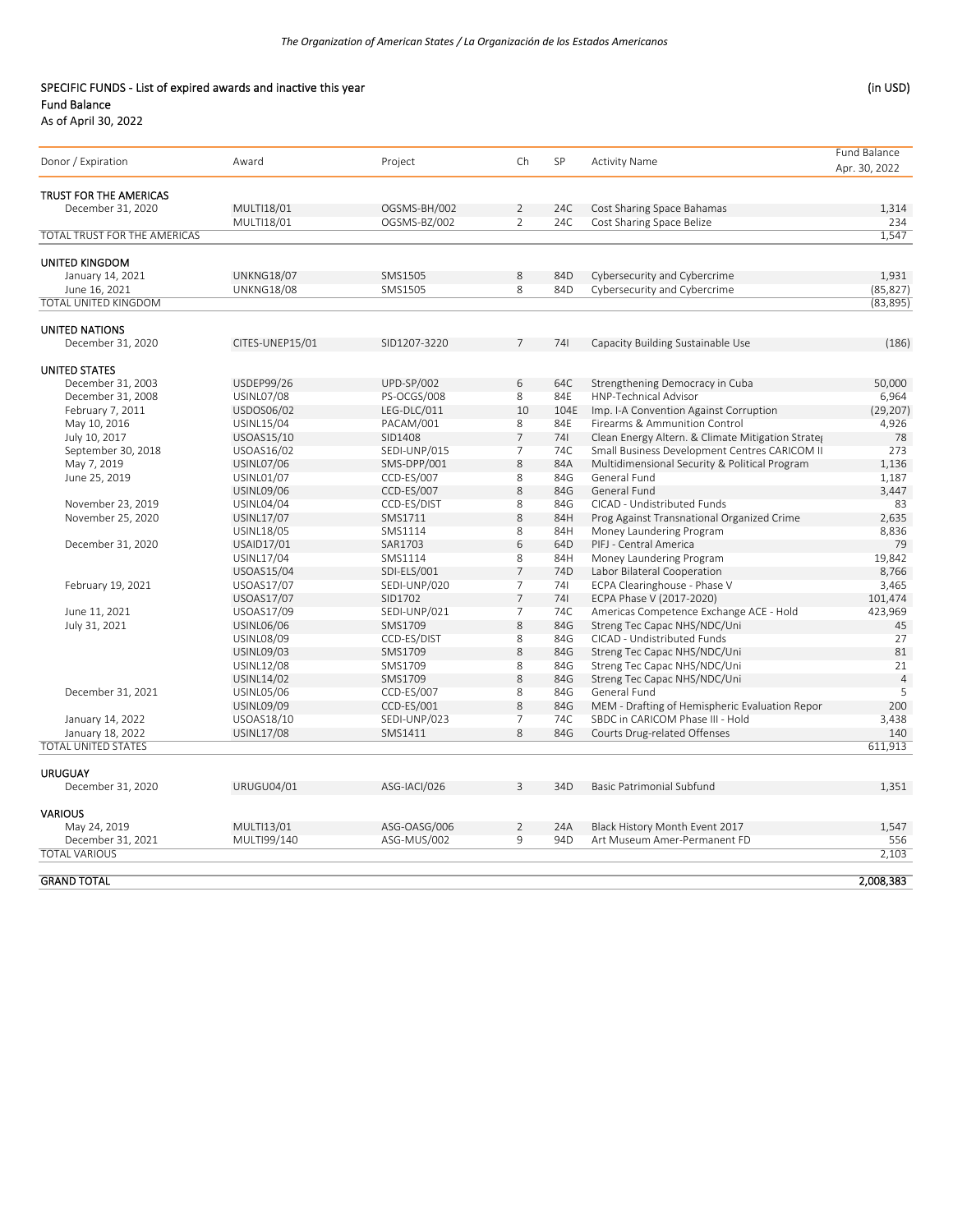# **SPECIFIC FUNDS ‐ List of expired awards with activity during the year**

**Fund Balance** As of April 30, 2022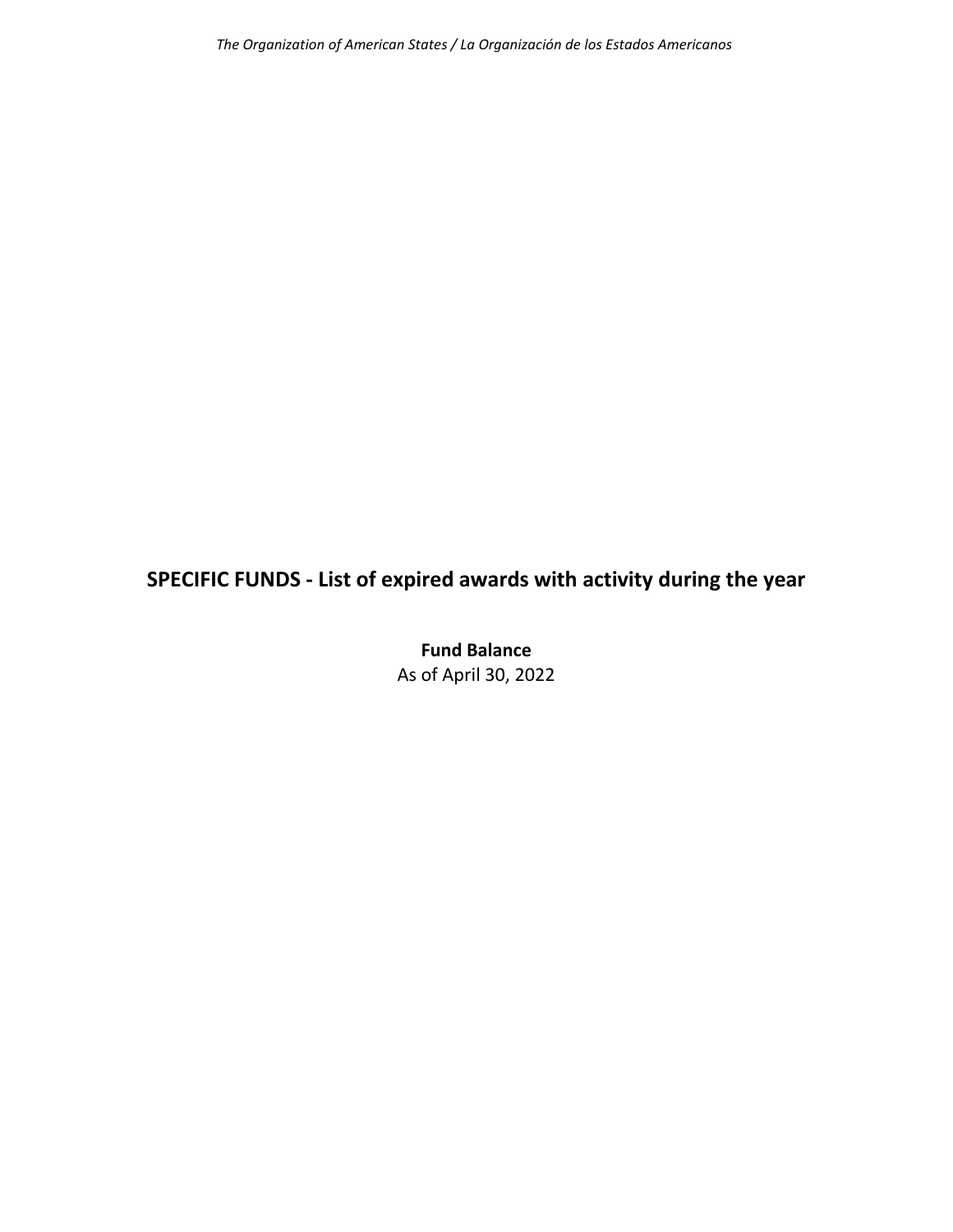#### SPECIFIC FUNDS - List of expired awards with activity during the year (in USD) SPECIFIC FUNDS - List of expired awards with activity during the year Fund Balance

| Donor / Expiration                                | Award                                  | Projecty                 | Ch             | SP              | <b>Activity Name</b>                                          | Obligations           | <b>Fund Balance</b> |
|---------------------------------------------------|----------------------------------------|--------------------------|----------------|-----------------|---------------------------------------------------------------|-----------------------|---------------------|
|                                                   |                                        |                          |                |                 |                                                               |                       | Apr. 30, 2022       |
| ANDEAN DEVELOPMENT CORPORATION                    |                                        |                          |                |                 |                                                               |                       |                     |
| April 28, 2022                                    | CAF20/01                               | SHA1702                  | 9              | 94B             | Strengthening Public Procurement System (RICC                 | 14,000                | 2,131               |
|                                                   |                                        |                          |                |                 |                                                               |                       |                     |
| BAHAMAS, COMMONWEALTH OF THE<br>December 31, 2020 | <b>BAHAM16/03</b>                      | SEDI-EC/026              | 7              | 74 <sub>D</sub> | Technical Assistance CIE                                      | 60                    | 2,207               |
|                                                   |                                        |                          |                |                 |                                                               |                       |                     |
| CANADA                                            |                                        |                          |                |                 |                                                               |                       |                     |
| March 31, 2022                                    | CANAD21/04                             | SDI-DIR/001              | 5              | 54B             | Office Dept. of Social Inclusion SEDI                         |                       | 4,130               |
| April 1, 2022                                     | CANAD18/01                             | SID1801                  | 7              | 74D             | RIAL Labor Law Compliance                                     |                       | 2                   |
| April 14, 2022                                    | CADFATD19/05                           | SSD2001                  | 6              | 64C             | Electoral assista 2020 Bolivia                                |                       | 885                 |
| April 29, 2022<br><b>TOTAL CANADA</b>             | CADFATD18/03 B                         | SMS1411                  | 8              | 84G             | Courts Drug-related Offenses                                  | 647<br>647            | 2,773<br>7,790      |
|                                                   |                                        |                          |                |                 |                                                               |                       |                     |
| <b>CHILE</b>                                      |                                        |                          |                |                 |                                                               |                       |                     |
| February 16, 2022                                 | CHILE22/01                             | CDH1803                  | 3              | 34B             | Freedom of Expression 2018-2021                               |                       | 768                 |
|                                                   |                                        |                          |                |                 |                                                               |                       |                     |
| CHINA<br>December 31, 2021                        | CHINA18/06                             | OGSMS-KM/001             | 2              | 24C             | COGSMS Knowledge Management                                   | 6,032                 | 46                  |
|                                                   |                                        |                          |                |                 |                                                               |                       |                     |
| <b>COLOMBIA</b>                                   |                                        |                          |                |                 |                                                               |                       |                     |
| December 31, 2021                                 | COLOM21/01                             | SEDI-ST/002              | 7              | 74C             | 2008 S & T Ministerial Meetings Project                       | 1,385                 | 7,515               |
|                                                   |                                        |                          |                |                 |                                                               |                       |                     |
| <b>DOMINICAN REPUBLIC</b>                         |                                        |                          |                |                 |                                                               |                       |                     |
| June 30, 2019                                     | DOMRP18/02                             | SPA1516                  | 9              | 94B             | OAS Government School                                         | 50                    | 36                  |
| <b>EL SALVADOR</b>                                |                                        |                          |                |                 |                                                               |                       |                     |
| April 5, 2022                                     | ELSAL20/01                             | CICIES COVID-19          | 6              | 64D             | CICIES COVID-19                                               |                       | 136,699             |
|                                                   |                                        |                          |                |                 |                                                               |                       |                     |
| <b>FRANCE</b>                                     |                                        |                          |                |                 |                                                               |                       |                     |
| January 14, 2022                                  | FRANC20/01                             | SSDEOM2104               | 6              | 64C             | EOM 2021 Honduras                                             |                       | 1,656               |
| March 31, 2022                                    | <b>FRANC21/02</b><br><b>FRANC21/02</b> | SSDEOM2105<br>SSDEOM2201 | 6<br>6         | 64C<br>64C      | EOM 2021 Mexico<br>EOM 2022 Costa Rica                        | 234                   | 2,284<br>18         |
| <b>TOTAL FRANCE</b>                               |                                        |                          |                |                 |                                                               | 234                   | 3,957               |
|                                                   |                                        |                          |                |                 |                                                               |                       |                     |
| <b>ITALY</b>                                      |                                        |                          |                |                 |                                                               |                       |                     |
| December 31, 2021                                 | ITALY21/01                             | CIM2002                  | 3              | 34C             | Democracy and Leadership                                      | 13,708                |                     |
| March 22, 2022                                    | <b>ITALY21/02</b>                      | SMS1805                  | 8              | 84E             | Citizen Security Demining                                     | 3,096                 | (20)                |
| <b>TOTAL ITALY</b>                                |                                        |                          |                |                 |                                                               | 16,804                | (20)                |
| <b>KOREA</b>                                      |                                        |                          |                |                 |                                                               |                       |                     |
| December 31, 2020                                 | KOREA09/01                             | SAF-DHR/004              | 4              | 44A             | Korea/OAS Internship Program                                  | 251                   | 3,726               |
|                                                   |                                        |                          |                |                 |                                                               |                       |                     |
| <b>MEXICO</b>                                     |                                        |                          |                |                 |                                                               |                       |                     |
| December 31, 2020                                 | <b>MEXIC18/04</b>                      | ASG-CIM/038              | 3              | 34C             | Contributions to CIM                                          | 52                    | 34,401              |
| <b>MICROSOFT</b>                                  |                                        |                          |                |                 |                                                               |                       |                     |
| December 31, 2016                                 | MICRO14/04                             | SEDI-EC/026              | 7              | 74 <sub>D</sub> | Technical Assistance CIE                                      | 450                   | 361                 |
|                                                   |                                        |                          |                |                 |                                                               |                       |                     |
| NETHERLANDS                                       |                                        |                          |                |                 |                                                               |                       |                     |
| December 31, 2021                                 | <b>NETHE17/05</b>                      | SPA1213                  | 6              | 64D             | POA 2012 MAPP-OEA Basket Fund                                 |                       | (93)                |
| January 11, 2022<br>February 1, 2022              | <b>NETHE19/02</b><br><b>NETHE18/03</b> | SPA1213<br>SMS1505       | 6<br>8         | 64D<br>84D      | POA 2012 MAPP-OEA Basket Fund<br>Cybersecurity and Cybercrime |                       | (169)<br>(20)       |
| March 31, 2022                                    | <b>NETHE20/02</b>                      | SSDEOM2202               | 6              | 64C             | EOM 2022 Colombia                                             |                       | 43                  |
|                                                   | NETHE20/03                             | SSDEOM2104               | 6              | 64C             | EOM 2021 Honduras                                             | 3,221                 | 2,374               |
|                                                   | <b>NETHE20/03</b>                      | SSDEOM2108               | 6              | 64C             | EOM 2021 Bahamas                                              |                       | 49                  |
|                                                   | NETHE20/03                             | SSDEOM2202               | 6              | 64C             | EOM 2022 Colombia                                             | 170                   | 16                  |
| <b>TOTAL NETHERLANDS</b>                          |                                        |                          |                |                 |                                                               | 3,391                 | 2,201               |
| PAN AMERICAN DEVELOPMENT FOUNDATION               |                                        |                          |                |                 |                                                               |                       |                     |
| December 31, 2020                                 | PADF19/02                              | OGSMS-HT/PADF            | 2              | 24C             | Service Agreement OGSMS PADF                                  | 113                   | 202                 |
| February 1, 2022                                  | PADF21/03                              | ASG-CIM/034              | 3              | 34C             | Follow-up Convention MESECVI                                  |                       | 1,305               |
| TOTAL PAN AMERICAN DEVELOPMENT FOUNDATION         |                                        |                          |                |                 |                                                               | 113                   | 1,507               |
|                                                   |                                        |                          |                |                 |                                                               |                       |                     |
| PANAMA                                            | PANAM18/09                             |                          |                | 94B             | OAS Government School                                         |                       | 61                  |
| September 30, 2019<br>September 22, 2021          | PANAM20/02                             | SPA1516<br>CDH1804       | 9<br>3         | 34B             | Obj 1. Promote justice                                        | 260<br>$\overline{4}$ | 268                 |
| <b>TOTAL PANAMA</b>                               |                                        |                          |                |                 |                                                               | 264                   | 329                 |
|                                                   |                                        |                          |                |                 |                                                               |                       |                     |
| PRINCIPALITY OF LIECHTENSTEIN                     |                                        |                          |                |                 |                                                               |                       |                     |
| December 31, 2021                                 | LIECH20/02                             | CIM1303                  | 3              | 34C             | Strengthening National Mech.                                  | 6,850                 |                     |
|                                                   |                                        |                          |                |                 |                                                               |                       |                     |
| TRINIDAD AND TOBAGO<br>December 31, 2020          | TRINI14/02                             | CIM1302                  | 3              | 34C             | Data on Violence Against Women in OECS State                  | 480                   | 363                 |
|                                                   |                                        |                          |                |                 |                                                               |                       |                     |
| TRUST FOR THE AMERICAS                            |                                        |                          |                |                 |                                                               |                       |                     |
| June 30, 2020                                     | TRUST18/01                             | SHA1701                  | 9              | 94B             | LatinAm Initiative Open Data                                  | 471                   | 44                  |
| December 31, 2020                                 | MULTI18/01                             | ASG-OGSMS/002            | 2              | 24C             | COGSMS Ext. Space Share                                       |                       | 2,128               |
|                                                   | MULTI18/01                             | OGSMS-CR/002             | $\overline{2}$ | 24C             | Cost Sharing Space Costa Rica                                 | 876                   | 1,372               |
| TOTAL TRUST FOR THE AMERICAS                      |                                        |                          |                |                 |                                                               | 1,348                 | 3,544               |